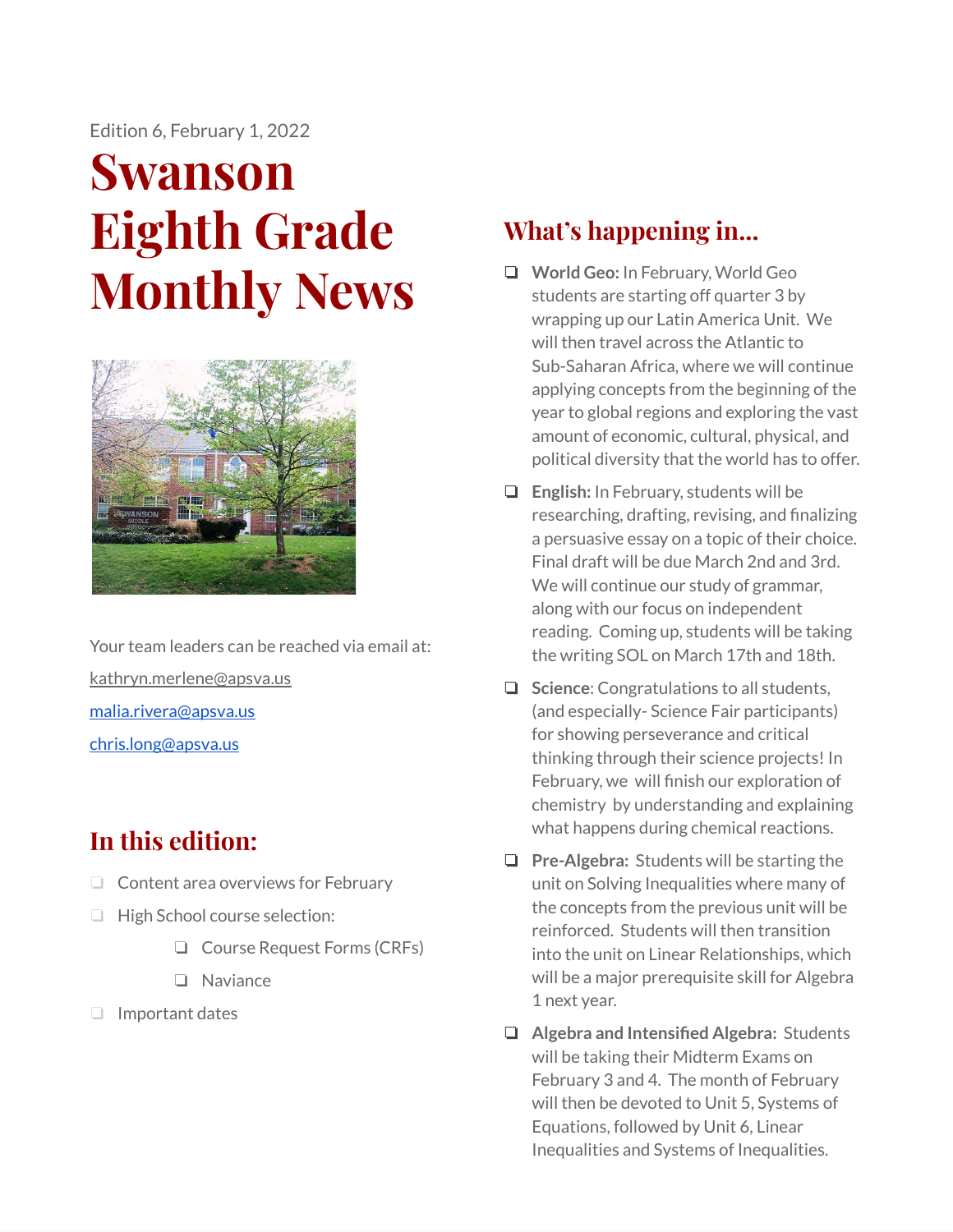- ❏ **Intensified Geometry:** Students will be taking their Midterm Exams on February 1st 3rd. The month of February will then be devoted to Unit 7, Similar Triangles, followed by Unit 8, Right Triangles.
- ❏ **Tech Ed:** Students in Technological Systems are wrapping up the first semester by testing the CO2 dragsters on the computerized drag track. Students used a scale and wind tunnel to record mass and drag to seed the double elimination race bracket. They use Autodesk Inventor to 3D print a replica of the wooden model that was designed and manufactured in the woodshop. Robotics students are putting their knowledge of mechanisms to use by engineering a child's pull toy. Robotics students will learn programming with motors, sensors, and RobotC heading into the 3rd quarter.
- ❏ **French:** Students will be able to talk about the weather and animals, invite friends to do an activity, excuse themselves, and talk about past events. Students will continue their study of famous Paris monuments, use irregular adjectives, and adverbs in present and past tense.
- ❏ **Counseling:** Students will be learning about academic planning and graduation requirements for high school. Students will be receiving their Course Request Forms on February 3rd.

## **High School Course Selection: Course Request Forms (CRFs)**

Timeline:

● **Feb 3rd** - Counselors from Yorktown and Washington-Liberty will visit Swanson during 3rd period. Students will learn about 9th grade course offerings and opportunities. Students will receive their Course Request Forms (CRFs) at that time, and have an opportunity to ask questions.

- **Important note:** Students should attend the presentation for their neighborhood (zoned) high school. If your child is offered a spot in an option program (IB, Arl. Tech, HB, etc.), they will complete a new CRF at that time.
- **Feb 3 - 15**: First, students will receive a math course recommendation from their math teacher. Then, if students wish to take "intensified" courses in other subjects, e.g. English, Social Studies, Science, they are to ask their teacher for a recommendation.
- **Feb 3 - 15:** Student should review the CRF with **you** before turning in. Feel free to email teachers with questions.
- **Feb 16:** CRFs due to student's STAR teacher.

#### **Naviance**

After February 16th, Ms. Reardon will be working with students on inputting their course plans into an electronic system called Naviance. Students will continue to use Naviance throughout high school, so this will be a good introduction.

*If you or your child have any questions about 9th grade course registration, please do not hesitate to reach out to [Christine.Reardon@apsva.us](mailto:Christine.Reardon@apsva.us).*

## **Important Upcoming Dates**

- ❏ **Feb 3 -** High school presentations during 3rd period. Students receive Course Request Forms (CRFs)
- ❏ **Feb 9** Early release Wednesday. Teachers are in professional development
- ❏ **Feb 16** Course Request Forms due to STAR teacher
- ❏ **Feb 21** No School, Presidents Day